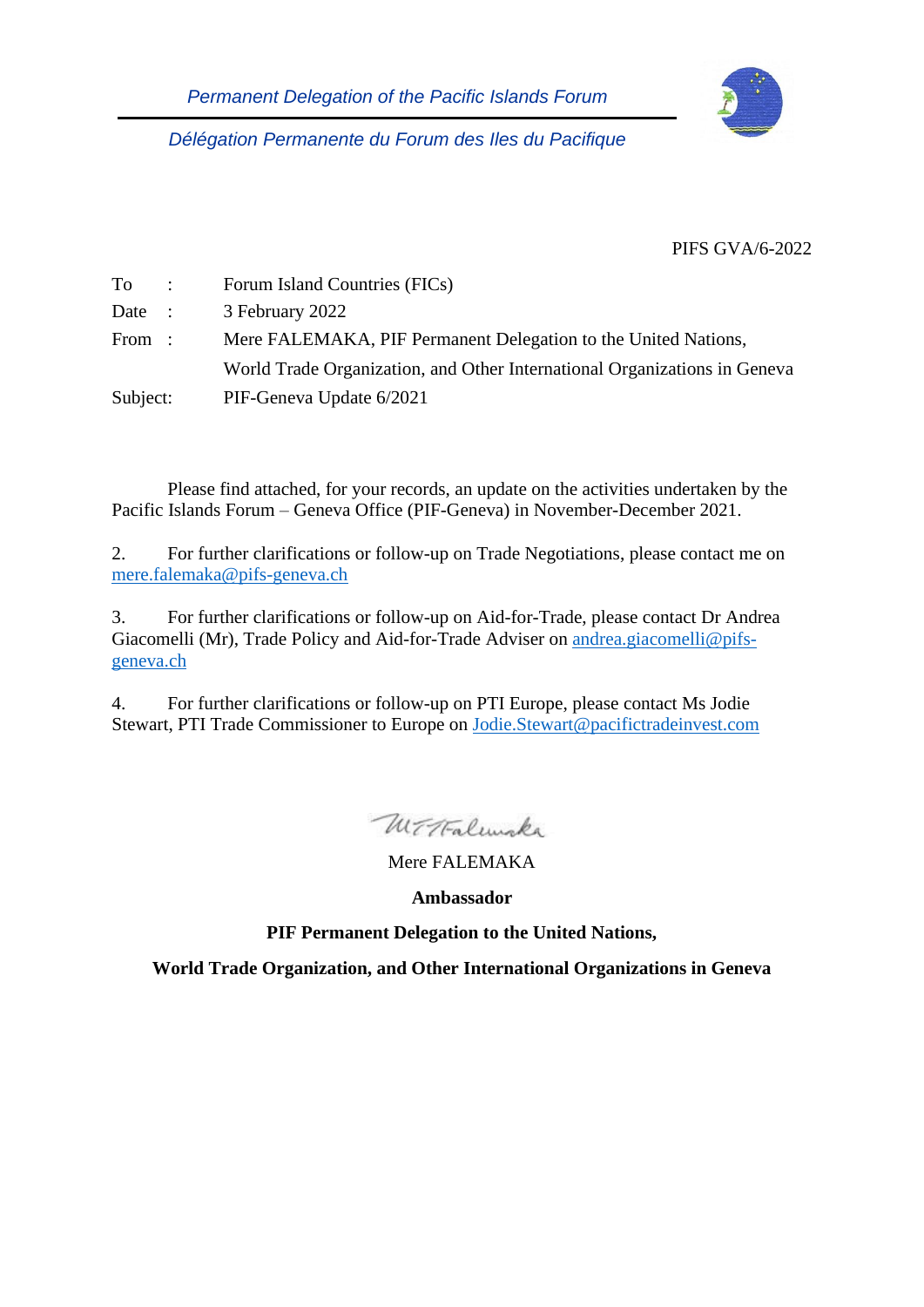#### **PIF GENEVA OFFICE**

## **UPDATE 6/2021 (NOVEMBER-DECEMBER 2021)**

#### **1. BACKGROUND**

The Pacific Islands Forum Geneva Office (PIF [Geneva\)](https://www.forumsec.org/the-forum-delegation-in-geneva/) comprises two sections: Trade Negotiations and Aid-for-Trade (AfT). The Trade Negotiations section provides policy and technical advice on multilateral trade issues to Forum Island Countries (FICs) which are members of the World Trade Organization (WTO) and coordinates their participation in multilateral negotiations. The AfT Section assists FICs, individually and collectively, to make better use of AfT opportunities provided by Geneva and Europe-based organisations.

Some non-trade work commenced in 2019 and is currently limited to support advocacy on selected regional priorities such as climate change, oceans, and COVID-19.

In addition, PIF Geneva hosts Pacific Trade Invest (PTI) Europe. PTI Europe focuses on the development and promotion of Pacific Island exports across international markets in Europe and the United Kingdom.

#### **2. REPRESENTATION**

Permanent Representative, Mere Falemaka made a presentation to the [Forum Fisheries Committee](https://www.ffa.int/ffc) on the state of play of the WTO fisheries subsidies negotiations on 29 October.

Progress with the [Pacific E-commerce Initiative](https://www.forumsec.org/2021/02/23/pacific-e-commerce-initiative/) was showcased by Dr Andrea Giacomelli, PIF Geneva Aid-for-Trade and Trade Policy Advisor, at the [TradeCom II Knowledge Sharing Seminar](http://www.tradecom-acpeu.org/pagenews.cfm?id=279CC3E89126DCC6C78B90A8D1ED66FAD1E780FBF584FA6D1FCEE8E906FEFEC8DD) (24-25 November) and the [Internet Governance Forum](https://www.intgovforum.org/en/content/igf-2021-dc-sids-the-pandemic-internet-ensuring-sids-do-not-fall-behind) (9 December), which took place virtually.

Ms Jodie Stewart, PTI Europe Trade Commissioner, attended the [Food Ingredients Trade Show](https://www.figlobal.com/fieurope/en/home.html) held in Frankfurt, which focusses on products that have bulk capacity to offer to food manufacturers in Europe.

#### **3. WTO NEGOTIATIONS**

Preparations for the 12th Ministerial Conference (MC12) scheduled from 30 November to 3 December 2021 intensified on the three priorities for MC12 (fisheries subsidies, WTO response to COVID-19, Agriculture) and the outcome document. However, MC12 was postponed on 26 November following an outbreak of the COVID-19 variant omicron. Leading up to the postponement, although some differences remained, significant progress were made in all the expected MC12 outcomes.

O[n Fisheries Subsidies,](https://www.wto.org/english/tratop_e/rulesneg_e/fish_e/fish_e.htm) a revised Text of the Fisheries Subsidies Agreement (FSA) was circulated by the Rules Negotiating Group (RNG) Chair on 8 November as basis for intensive work to try to provide a clean text to be adopted at MC12. Following three weeks of intensive meetings, a revised Draft Text was released on 24 November to be the basis of Ministers engagement at MC12. The Text reflected significant progress made by Members although a few issues remained to be resolved (e.g. nonspecific fuel subsidies, forced labour, reflagging of vessels, prohibition in the unregulated high seas, territoriality, and special and different treatment provisions). Some Members also pointed to the lack of balance in certain aspects of the Text.

On [Agriculture](https://www.wto.org/english/tratop_e/agric_e/negoti_e.htm), a revised Chair's Text for MC12 was circulated on 23 November 2021 which included decisions on future work in seven areas (market access, domestic support, export competition, cotton, special safeguard mechanism, public stockholding, transparency), as well as a decision on the exemption of World Food Program purchases for humanitarian purposes. Members continued to be divided on the ambition and the elements in the Text.

On WTO response to COVID-19 pandemic, the Facilitator for this work presented his report to Members on 22 November as well as a Draft Declaration including an Action Plan for future preparedness. The Draft Declaration was to be the basis of a decision at MC12. The Draft Declaration was in the form of a political commitment and not legally binding rules. However, many Members continued to push for a comprehensive outcome that included both the trade policy tools contained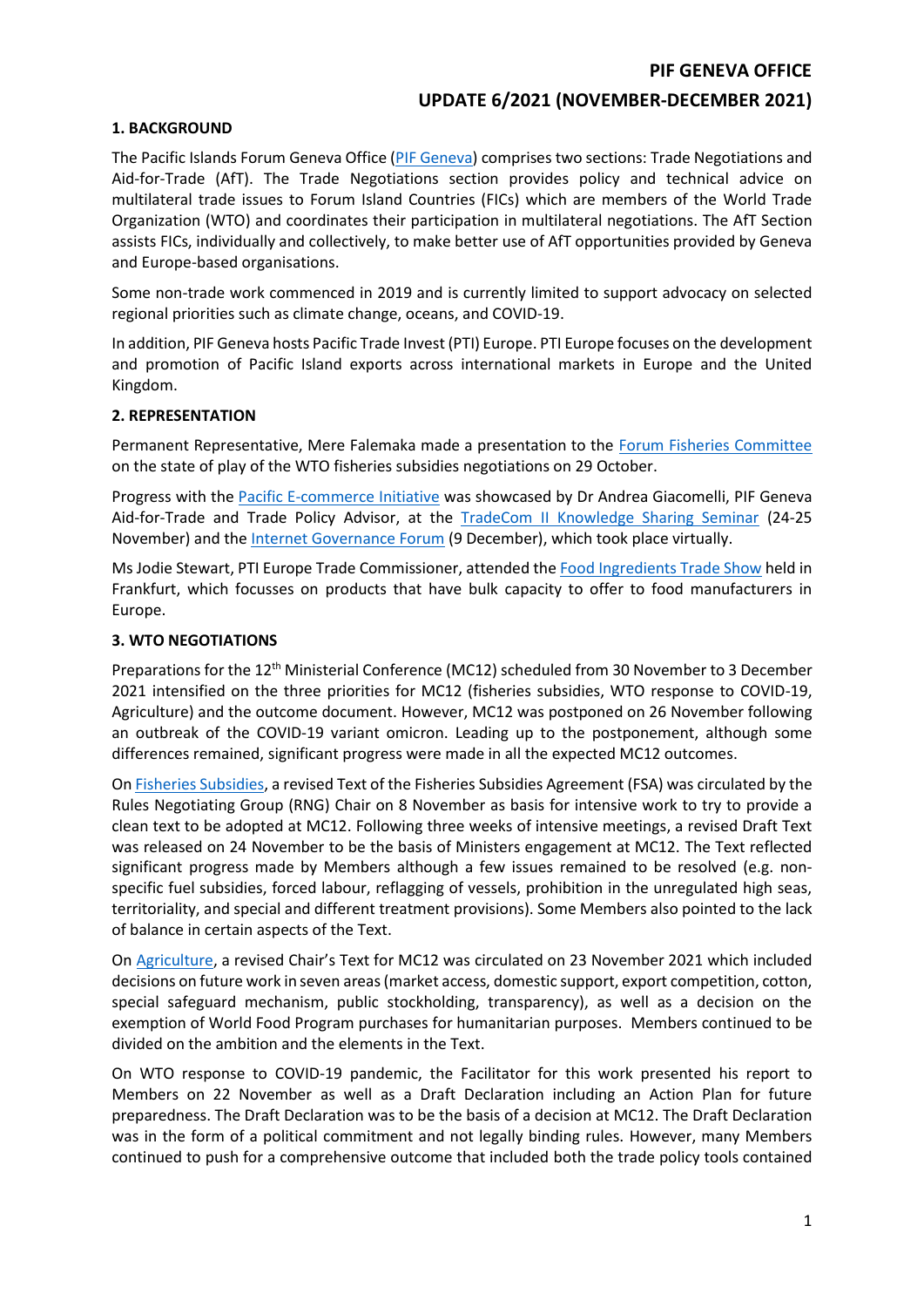# **UPDATE 6/2021 (NOVEMBER-DECEMBER 2021)**

in the Facilitator's Text as well as the Trade-Related Aspects of Intellectual Property Rights [\(TRIPS\)](https://www.wto.org/english/tratop_e/trips_e/trips_e.htm) waiver discussed in the TRIPS Council.

On the Outcomes Document, a revised draft was presented to Members on 22 November reflecting many areas of agreement, but a number of areas which remain to be agreed were on WTO reform, the WTO's negotiating function, as well as inclusion of new issues such as women in trade, micro-small and medium enterprises (MSMEs), trade and environment and trade for peace.

On the joint statement initiatives (JSIs) significant progress were made by proponents. On [Services](https://www.wto.org/english/news_e/archive_e/jssdr_arc_e.htm)  [Domestic Regulation,](https://www.wto.org/english/news_e/archive_e/jssdr_arc_e.htm) proponents continued to work on implementation through modifications to their GATS schedules after the adoption of the reference paper in 2020. O[n MSMEs,](https://www.wto.org/english/tratop_e/msmes_e/msmes_e.htm) implementation commenced after a package of six recommendations was adopted early this year. The [E-commerce](https://www.wto.org/english/tratop_e/ecom_e/ecom_e.htm) and [Investment Facilitation](https://www.wto.org/english/tratop_e/invfac_public_e/invfac_e.htm) initiatives also saw good progress on the draft Texts. In the Trade and Environment Sustainability structured discussions [\(TESSD\)](https://www.wto.org/english/tratop_e/tessd_e/tessd_e.htm) a draft Ministerial Statement identifying areas of work was launched in December paving the way for more focussed work in 2022.

In December the Chair of MC12 (Kazakhstan) had proposed to Members to convene MC12 in the first week of March 2022. Members were therefore urged to complete work by end of February 2022.

During this period, PIF Geneva issued four technical Circulars to Members on Fisheries Subsidies and Agriculture; reports of the Trade Negotiations Committee (TNC) and General Council; as well as email briefs on various issues. The Office coordinated eight Pacific Group statements that were delivered in various WTO meetings and organised two consultations with the Chair on fisheries subsidies. PIF Geneva also organized a Pacific WTO Trade Ministers Meeting on 24 November in preparation for MC12.

#### **4. AID-FOR-TRADE**

#### **4.1 Projects**

## *4.1.1 Implemented*

The [Pacific E-commerce Initiative](https://www.forumsec.org/2021/02/23/pacific-e-commerce-initiative/) gathered further speed. The contracts to assist the Secretariat with the development of a state-of-the-art Pacific E-commerce Portal, the training of Pacific negotiators on E-commerce rules, and to support Samoa with the drafting of its National E-commerce Strategy were all awarded. Inception meetings and other preparatory work started in December, with the view of delivering the desired outputs by mid-2022.

Following Forum Trade Ministers' approval to develop a Pacific Regional Trade Facilitation Strategy, a regiona[l inception workshop](https://www.facebook.com/ForumSec/videos/935011490704344) took take place on 10-12 November 2021. The workshop noted tentative priorities for regional action, agreed to undertake national virtual consultations in early 2022, and tasked the [World Bank](https://www.worldbank.org/en/programs/trade-facilitation-support-program) to develop a draft regional strategy, to be reviewed and cleared by the Secretariat before being presented to a regional validation workshop in the second quarter of 2022.

PIF Geneva continued to manage the consultancy team supporting the Pacific Group on WTO negotiations. The main focus of support was in providing status updates and analysis for the delegations visiting Geneva for MC12. This included briefings on trade and environment, services, domestic regulation, WTO reform, the WTO response to the pandemic, e-commerce, and two briefings on agriculture. On fisheries subsidies, support was provided in analysing new proposals, preparing interventions, undertaking bilateral meetings with New Zealand/Canada and the EU, and a consultation with the Negotiating Group on Rules (NGR) Chair. As the scheduled date for MC12 approached, the team provided a summary of the latest changes to the Chair's text, and an oral and written briefing to Pacific Trade Ministers.

## *4.1.2 Completed/Secured*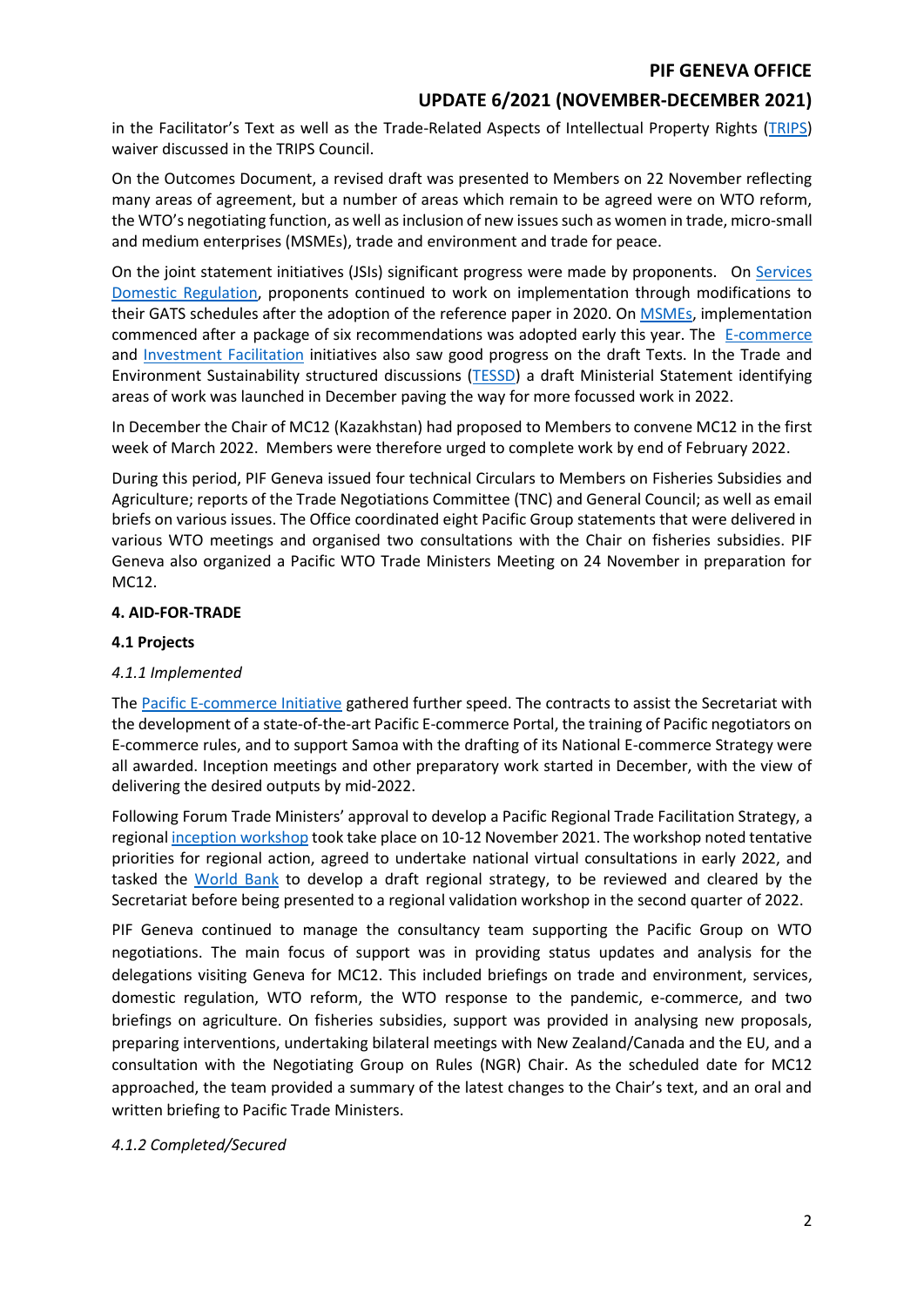# **UPDATE 6/2021 (NOVEMBER-DECEMBER 2021)**

The Geneva Office's enhanced collaboration with the PACER Plus Implementation Unit [\(PPIU\)](https://www.facebook.com/PACERPlus) facilitated the PPIU's decision to fund an E-commerce Assessment and Strategy for the Cook Islands, a project which would be undertaken in 2022, and which aligned with [the](https://www.forumsec.org/wp-content/uploads/2021/02/Regional-Ecommerce-Strategy-Roadmap.pdf) recommendations of the [Pacific Regional E-commerce Strategy and Roadmap.](https://www.forumsec.org/wp-content/uploads/2021/02/Regional-Ecommerce-Strategy-Roadmap.pdf)

Development of a USD 500,000 grant agreement with the Pacific Digital Economy Program [\(PDEP\)](https://unctad.org/topic/ecommerce-and-digital-economy/pacific-digital-economy-programme) was also concluded, which will pave the way to the establishment of an [E-Commerce Unit](https://www.forumsec.org/2022/01/17/new-grant-paves-the-way-for-forum-e-commerce-unit/) at the Secretariat.

Overall, during the course of 2021, the PIF Geneva Office mobilised about USD 1,280,000 towards implementation of the agreed regional Aid-for-Trade priorities. A breakdown of the assistance by partners is reported below.

| Organisation                                               | Aid-for-Trade   |
|------------------------------------------------------------|-----------------|
|                                                            | leveraged (USD) |
| Global Alliance for Trade Facilitation (multiple donors)   | 250,000         |
| Pacific Digital Economy Program (Australia)                | 500,000         |
| International Trade Centre (multiple donors)               | 100,000         |
| PACER Plus Implementation Unit (Australia and New Zealand) | 120,000         |
| World Trade Organization (multiple donors)                 | 50,000          |
| World Bank (multiple donors)                               | 150,000         |
| E-Commerce Aid-for-Trade Fund (Australia)                  | 110,000         |
| TOTAL                                                      | 1,280,000       |

## *4.1.3 Ongoing*

Dialogue with United States Agency for International Development [\(USAID\)](https://www.usaid.gov/) to leverage expertise and resources from the [E-Trade Alliance](https://www.allianceforetradedevelopment.org/) saw good progress. A *Pacific Islands Digital Trade Dialogue* to showcase and refine the outcomes of this collaboration will take place in the first quarter of 2022.

## **4.2. Apply! Demand-driven Aid-for-Trade facilities accepting applications**

(1) [Standards Trade and Development Facility](http://www.standardsfacility.org/) (2) [Global Alliance for Trade Facilitation](http://www.tradefacilitation.org/) (3) [Trade](https://www.tfafacility.org/tfaf-assistance)  [Facilitation Agreement Facility](https://www.tfafacility.org/tfaf-assistance)

## **5. PTI EUROPE**

The focus for PTI Europe over this period was very much on [Food Ingredients](https://www.neventum.com/tradeshows/fi-europe) trade show in Frankfurt which consumed the month of November with 4 weeks of meetings preparation, followed by 1.5 weeks of virtual appointments and 4 days of in person appointments. This resulted in overwhelming interest for ginger and coconut oil (including one motivated enquiry for 500 tonnes), a good partner able to assist with kappa carrageenan entry to market and some quotes for cocoa powder, coconut water, vanilla, oils (botanicals), and sea salt.

Accordingly, the focus of the month of December was on follow up emanating from this event. Some assisted deals with Fijian ginger producers are imminent, with early signs of kappa carrageenan introduction encouraging, subject to testing requirements. As we strengthen Quality Infrastructure in Pacific Islands, this will dissolve some barriers to accessing European markets. Some strong leads for virgin coconut oil (VCO) were also followed up, although the required quantities are larger than what our producers can reliably supply - with majority of buyers looking at 20+ container buys. It was the first time PTI attended this show, and overall the commercial outcomes have well justified the spend.

In this month progress has also been made forging a relationship with [Cacao Latitudes](https://www.cacaolatitudes.com/) – a division of [ECOM,](https://www.ecomtrading.com/) a leading European merchant and sustainable supply chain management company. This has facilitated introductions to Solomon Islands cocoa grower groups with the view of accessing better freight rates. A plan is being prepared to leverage these rates to promote exports for 2022.